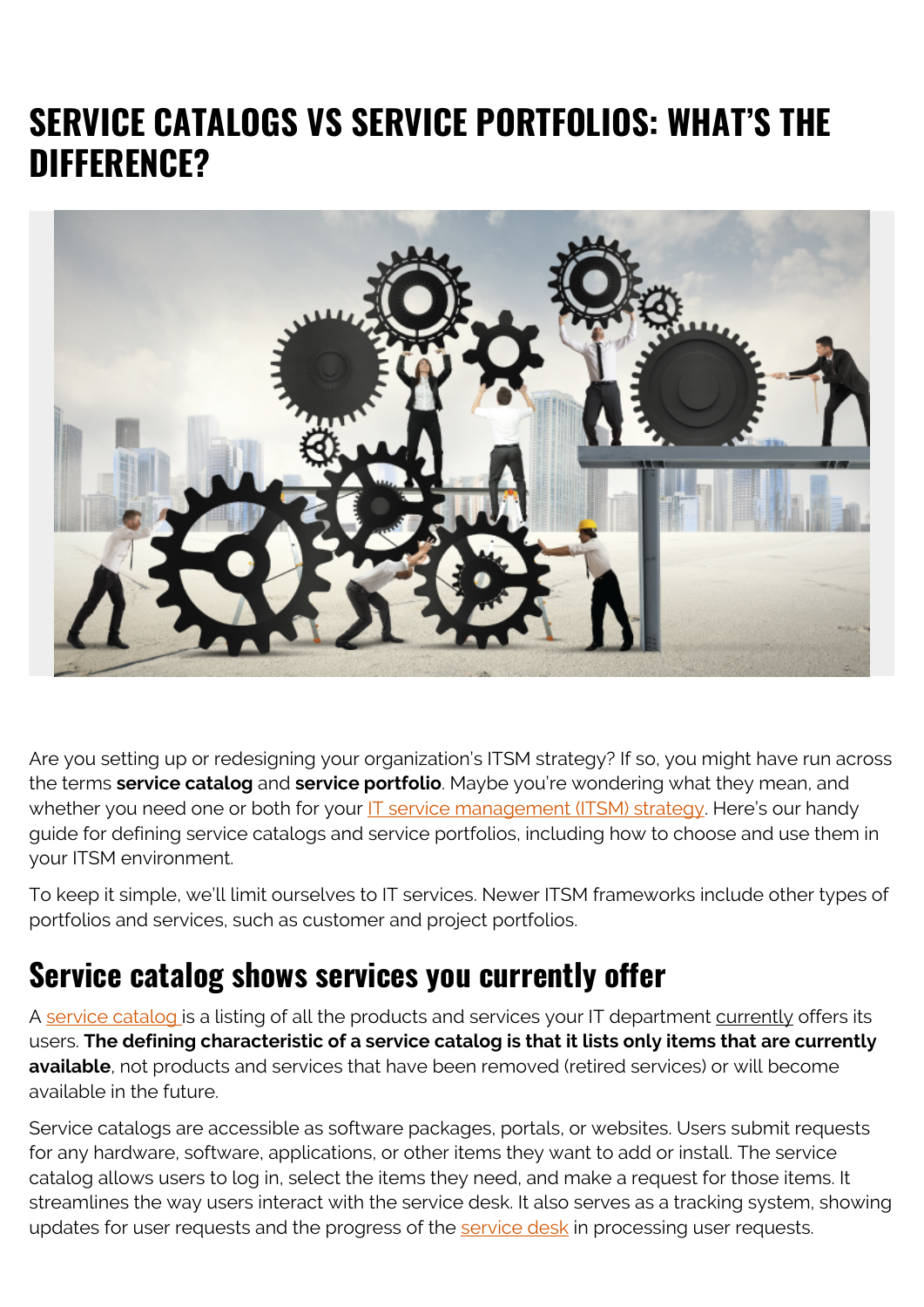If the service desk has a wide variety of services to offer, the service catalog can be divided into categories with a comprehensive list of products and services under each category. This helps users find what they need in a large catalog**.** One break point in your catalog could be separating [the](https://blogs.bmc.com/blogs/business-service-catalog-vs-technical-service-catalog/) [technical catalog and the business catalog](https://blogs.bmc.com/blogs/business-service-catalog-vs-technical-service-catalog/).

In the **[ITIL v3 framework](https://blogs.bmc.com/blogs/itil-v3-introduction/)**, the Service Catalog is covered under the Service Strategy practices. In **[ITIL](https://blogs.bmc.com/blogs/itil-4/)** [v4,](https://blogs.bmc.com/blogs/itil-4/) Service Catalog management is one of the Service Management practices.

## **Service portfolio shows all services: past, present, and future**

A service portfolio is a complete listing of all of IT's products and services. It includes the following three components:

- 1. **The Service Catalog.** A listing of all the products and services offered under an ITSM strategy.
- 2. **The Service Pipeline.** The status of proposed services and services that are in development. Pipeline services haven't gone live yet, and they aren't available to users or customers. The pipeline also details future growth and when these services may be available.
- 3. **The Retired Services Catalog.** All services that are being or have been phased out (retired), along with historical information for each service.

The service portfolio serves as an historical archive for organizational products and services, covering the past, present, and future items offered by your organization.

In ITIL v3, the service portfolio is covered under the [Service Strategy practices](https://blogs.bmc.com/blogs/itil-service-strategy/), which covers all three service portfolio components. ITIL 4 covers the service portfolio in two different practices:

- • [Service](https://blogs.bmc.com/blogs/itil-service-level-management/) catalogs are covered in the Service Catalog Management practices under Service [Management practices.](https://blogs.bmc.com/blogs/itil-service-level-management/)
- Service Portfolios are covered inside the Portfolio Management activity under [General](https://blogs.bmc.com/blogs/itil-management-practices/) [Management practices.](https://blogs.bmc.com/blogs/itil-management-practices/) Given ITIL v4's stronger focus on value creation, Portfolio Management includes not just the service portfolio but other portfolio types, such as customer and project portfolios.

#### **Service catalog or service portfolio: how to choose**

Choosing between a service catalog and a service portfolio isn't an either/or situation: you can use both. There are great reasons to offer *only* a service catalog, and there are also good reasons to offer a complete service portfolio. You aren't limited to offering one or the other, as long as your organization can support and maintain both.

So, how do you choose?

A service catalog is a must when implementing ITSM. Customers must be able to browse, access, and procure your current IT products and services. Most organizations choose to implement service catalogs using software packages like [BMC Helix.](https://blogs.bmc.com/it-solutions/bmc-helix.html)

Once your service catalog is established, you can expand your ITSM strategy to include *both* a service catalog and a service portfolio. In fact, this setup provides a number of benefits. Here are just some of the benefits adding a service portfolio provides.

1. **Providing support for retired products.** Some organizations don't want to list retired products